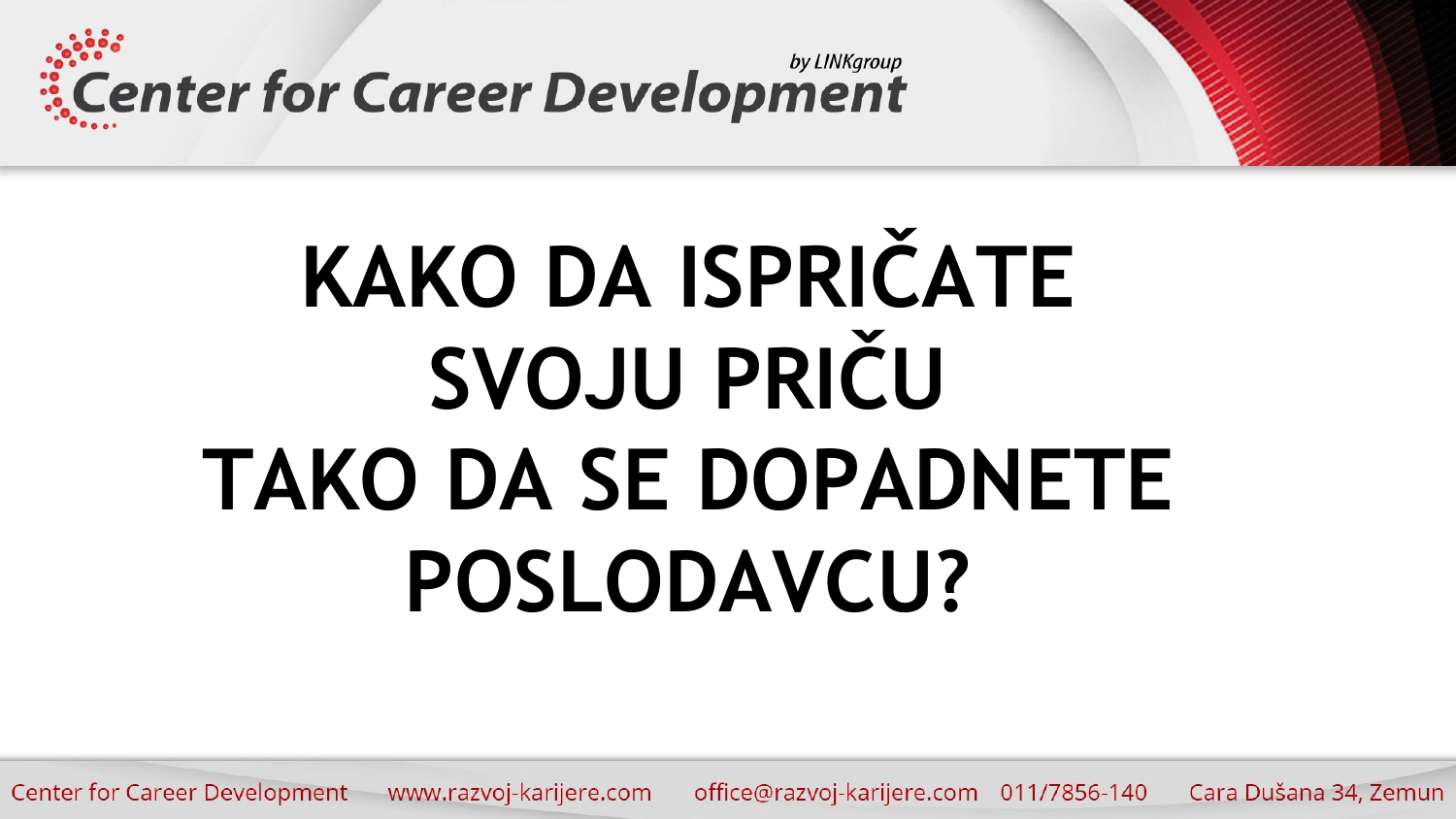by LINKgroup *ECenter for Career Development* 

### ŠTA POSMATRAM KOD ZAPOŠLJAVANJA?

**POSMATRAMO** 

- ✔ IMIDŽ KOMPANIJE
- V POZNATOST FIRME
- ✔ ZARADU
- V VELIČINU FIRME



√ ŽELJE

**ZABORAVLJAMO** 

- **NAVIKE**
- V UVERENJA
- **VREDNOSTI**

office@razvoj-karijere.com 011/7856-140 Center for Career Development www.razvoj-karijere.com Cara Dušana 34, Zemun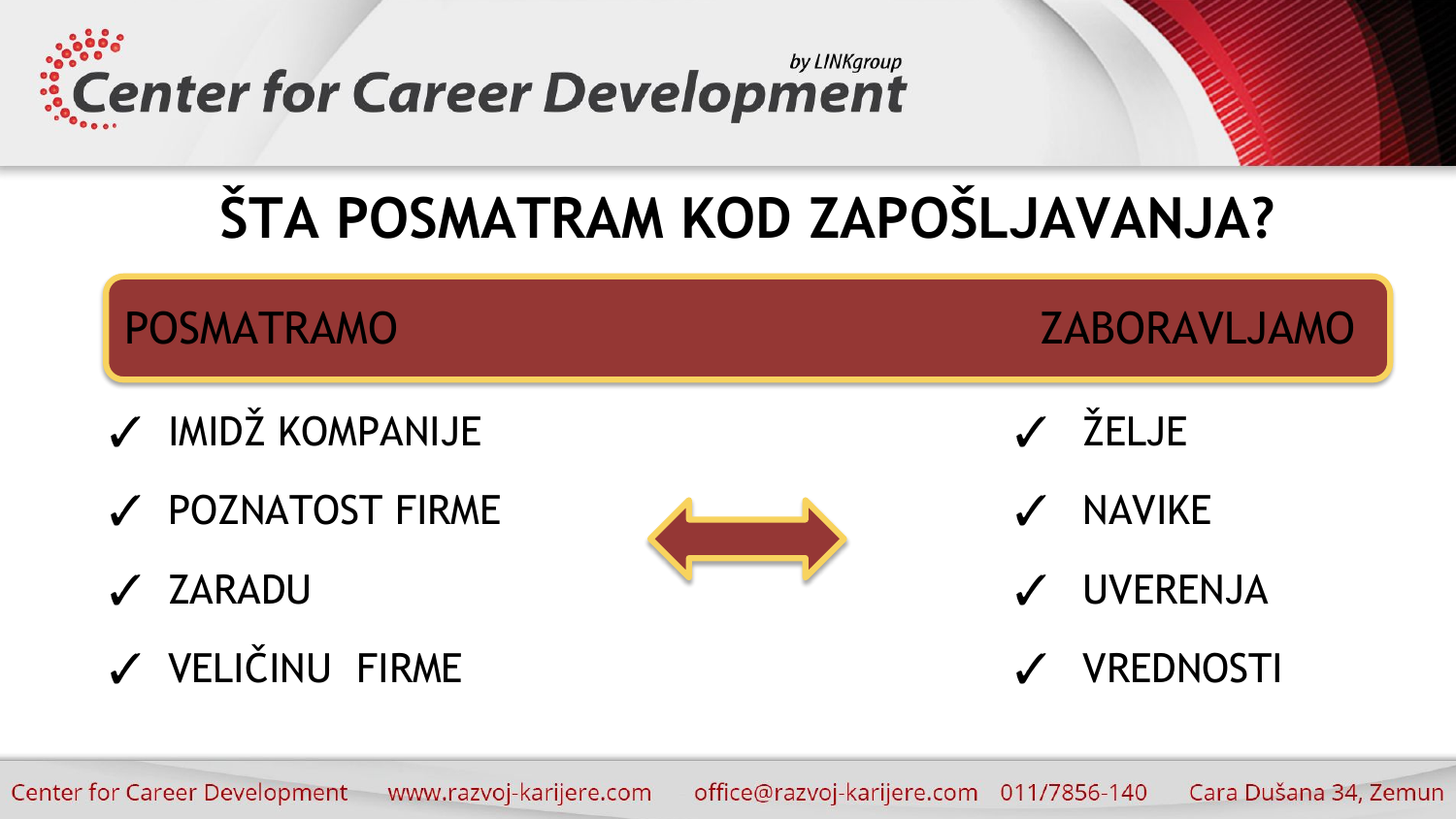

### **KOJE INFORMACIJE TRAŽIM?**

- 1. SADRŽAJ I INFORMACIJE O POSLU
- 2. NADLEŽNOSTI (OBLAST DELOVANJA)
- 3. OVLAŠĆENJA I SAMOSTALNOST
- 4. ZADUŽENJA I ODGOVORNOSTI
- 5. RADNI USLOVI
- 6. MOGUĆNOST UČENJA!
- 7. MOGUĆNOST NAPREDOVANJA!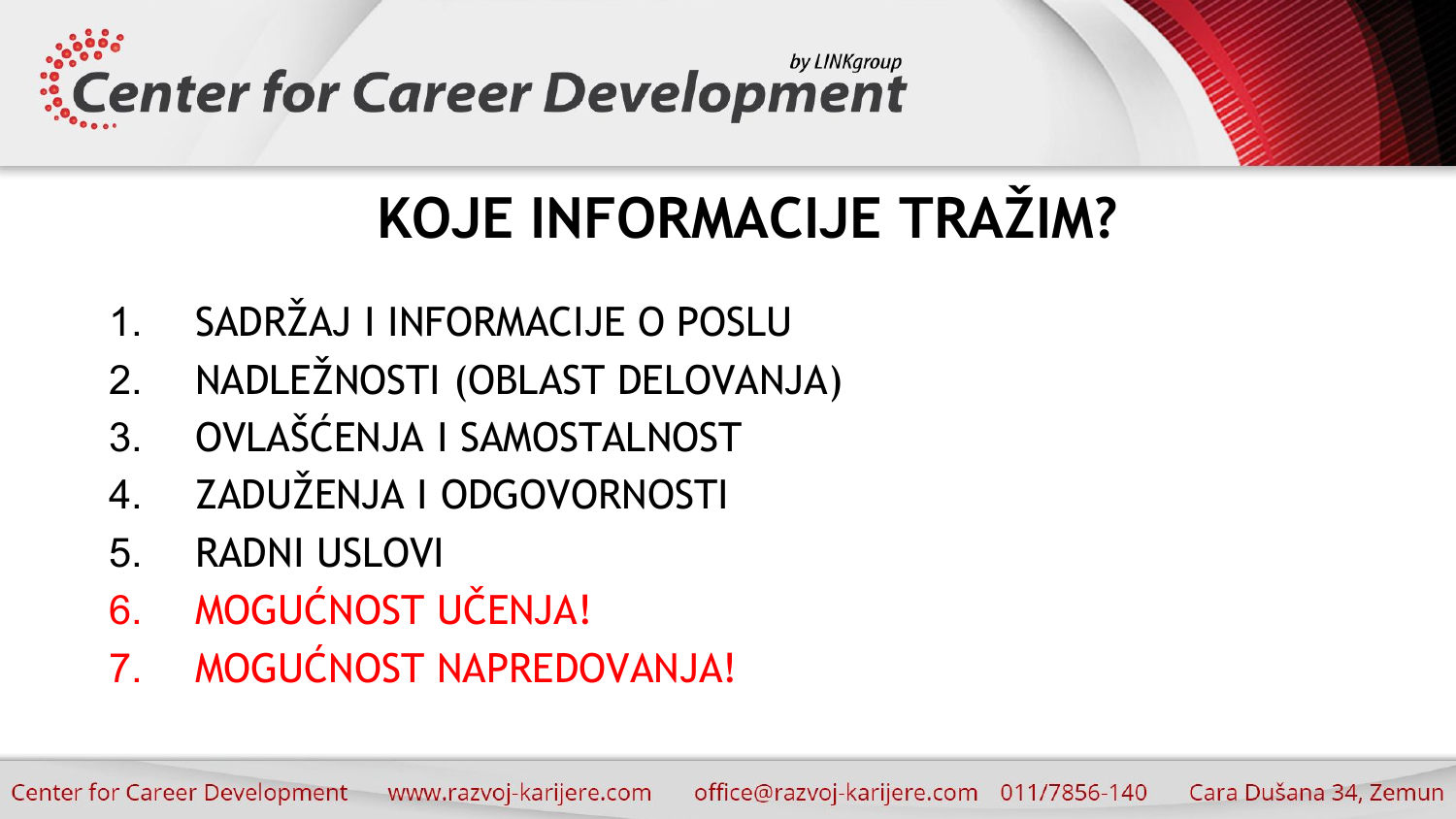



- 1. KRATKA I SAŽETA NAJVAŽNIJE INFORMACIJE
- 2. UREDNA I PREGLEDNA
- 3. PISANA SVOJIM REČIMA A NE ŠABLONI
- 4. OD NAJNOVIJEG ISKUSTVA KA NAJSTARIJEM
- 5. UKLJUČITI HOBI I VOLONTERSKE AKTIVNOSTI
- 6. SAMO ONO ŠTO ZAISTA ZNAŠ I UMEŠ
- 7. KRATKI OPISI PONAŠANJA I AKTIVNOSTI KORIŠĆENJEM GLAGOLA I PRIDEVA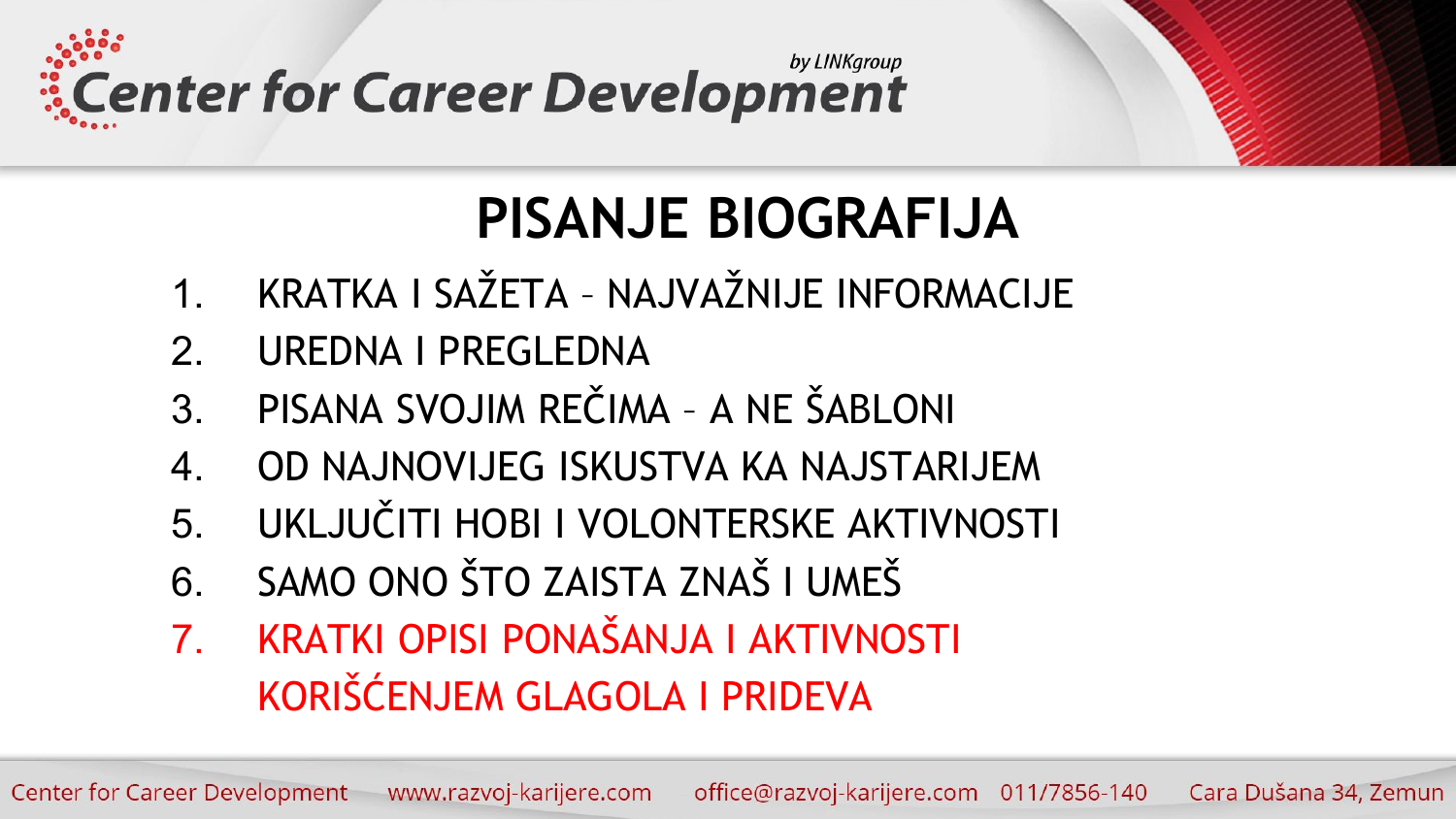

#### **TELEFONSKI INTERVJU**

#### **FOKUSIRANOST ENTUZIJAZAM**  $\mathbb{C}^{\prime}$ **POSTAVITE PITANJE-A PRIPREMLJENOST** \*GDE SAM KONKURIOSAO-LA PARAFRAZIRANJE IME SAGOVORNIKA ZAPAMTI ŠTA SI O SEBI PRIČAO-LA

**Center for Career Development** www.razvoj-karijere.com office@razvoj-karijere.com 011/7856-140 Cara Dušana 34, Zemun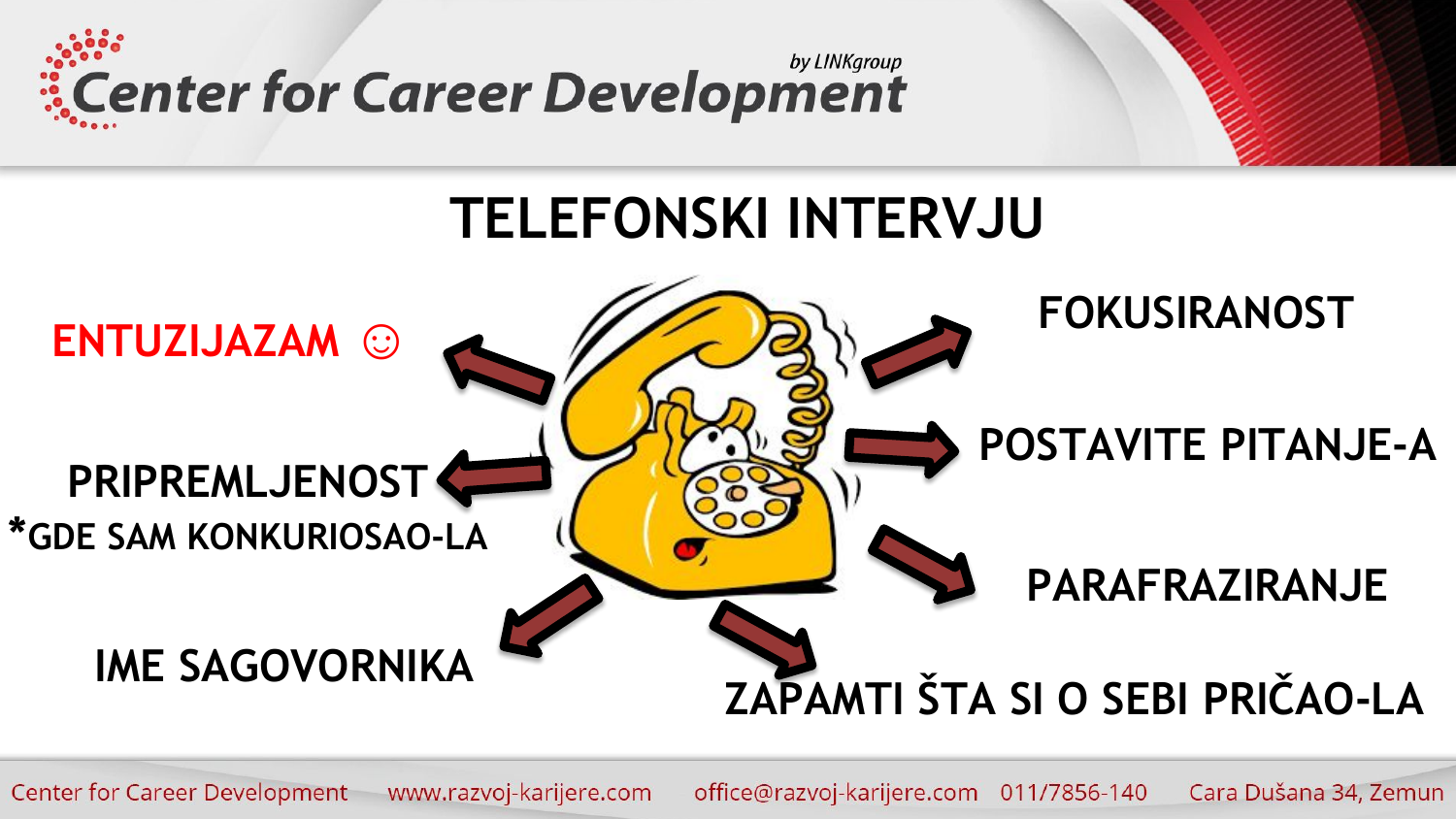

#### **PRIJEMNI RAZGOVOR-I**

- 1. OBLAČENJE I UREDNOST
- 2. POZDRAVLJANJE, GLEDAJ U OČI ZAPAMTI IMENA
- 3. UVERENJE DA MOŽEŠ
- 4. STRAST U OBJAŠNJAVANJU I OPISIMA
- 5. OPET ENTUZIJAZAM ©

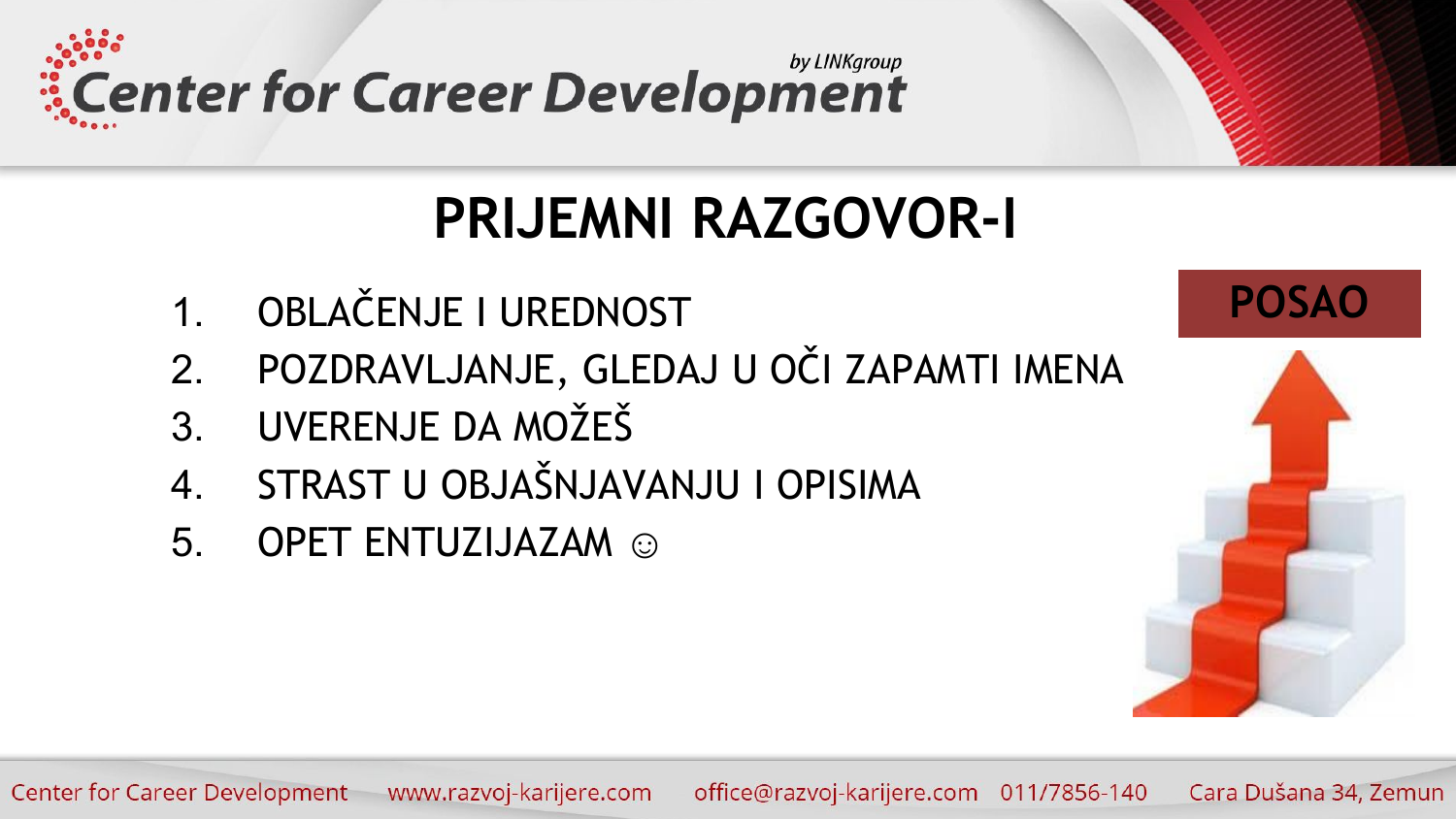by LINKgroup **Excenter for Career Development** 

## PRIJEMNI RAZGOVOR - ŠTA TI JE VAŽNO?

- UČENJE?  $1_{-}$
- KARIJERA, TITULA?  $2<sub>1</sub>$
- **KAKVI LJUDI?**  $3_{-}$
- $\overline{4}$ . NOVAC?
- USPEH? 5.

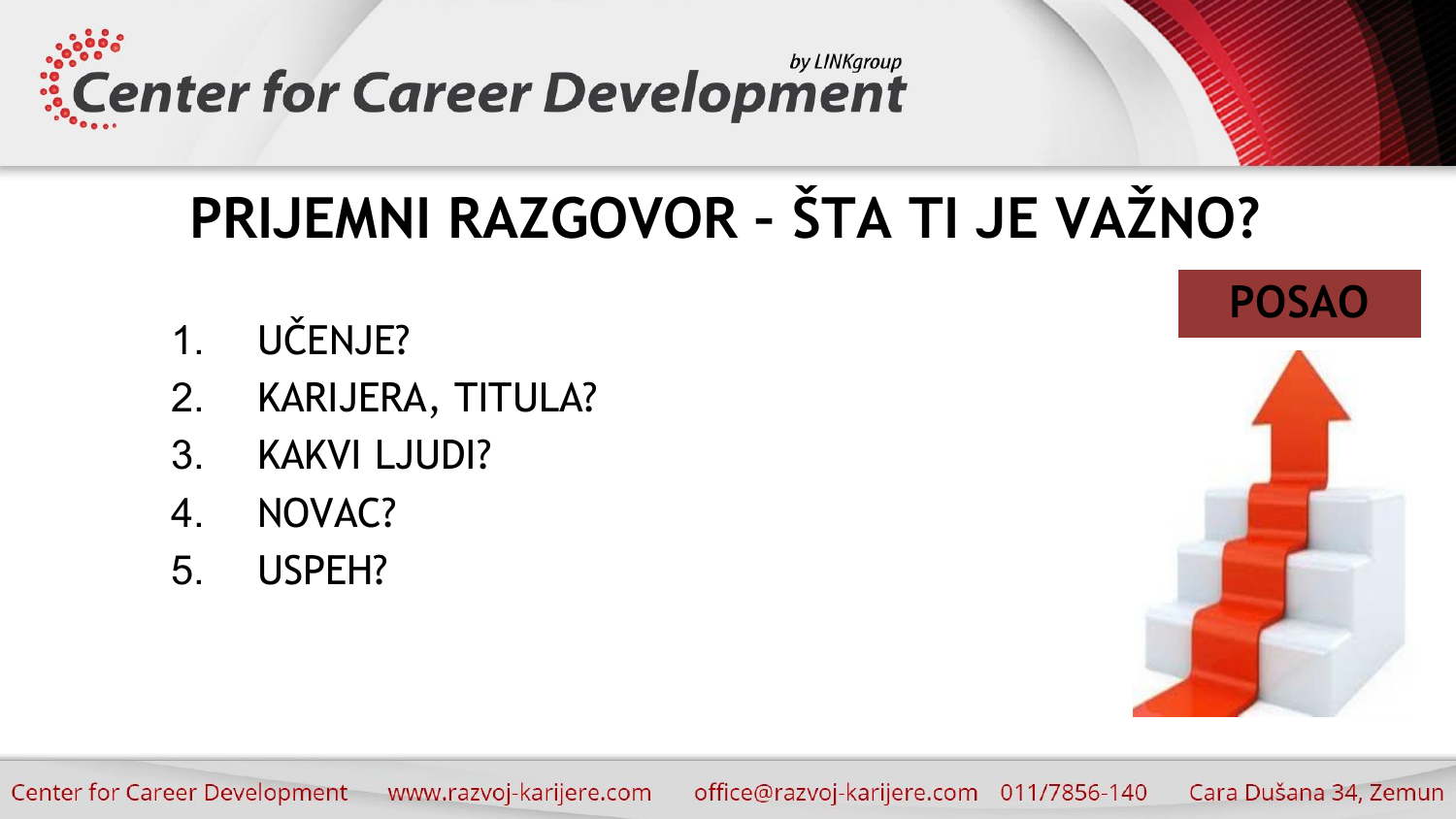

#### PRIJEMNI RAZGOVOR - POKAŽI

- ŽELJU  $\mathbf 1$ .
- $2<sup>1</sup>$ **STRAST**
- AMBICIJU  $3_{-}$
- $\overline{4}$ . "GLAD"
- **EMOCIJU** 5.



**Center for Career Development** www.razvoj-karijere.com office@razvoj-karijere.com 011/7856-140 Cara Dušana 34, Zemun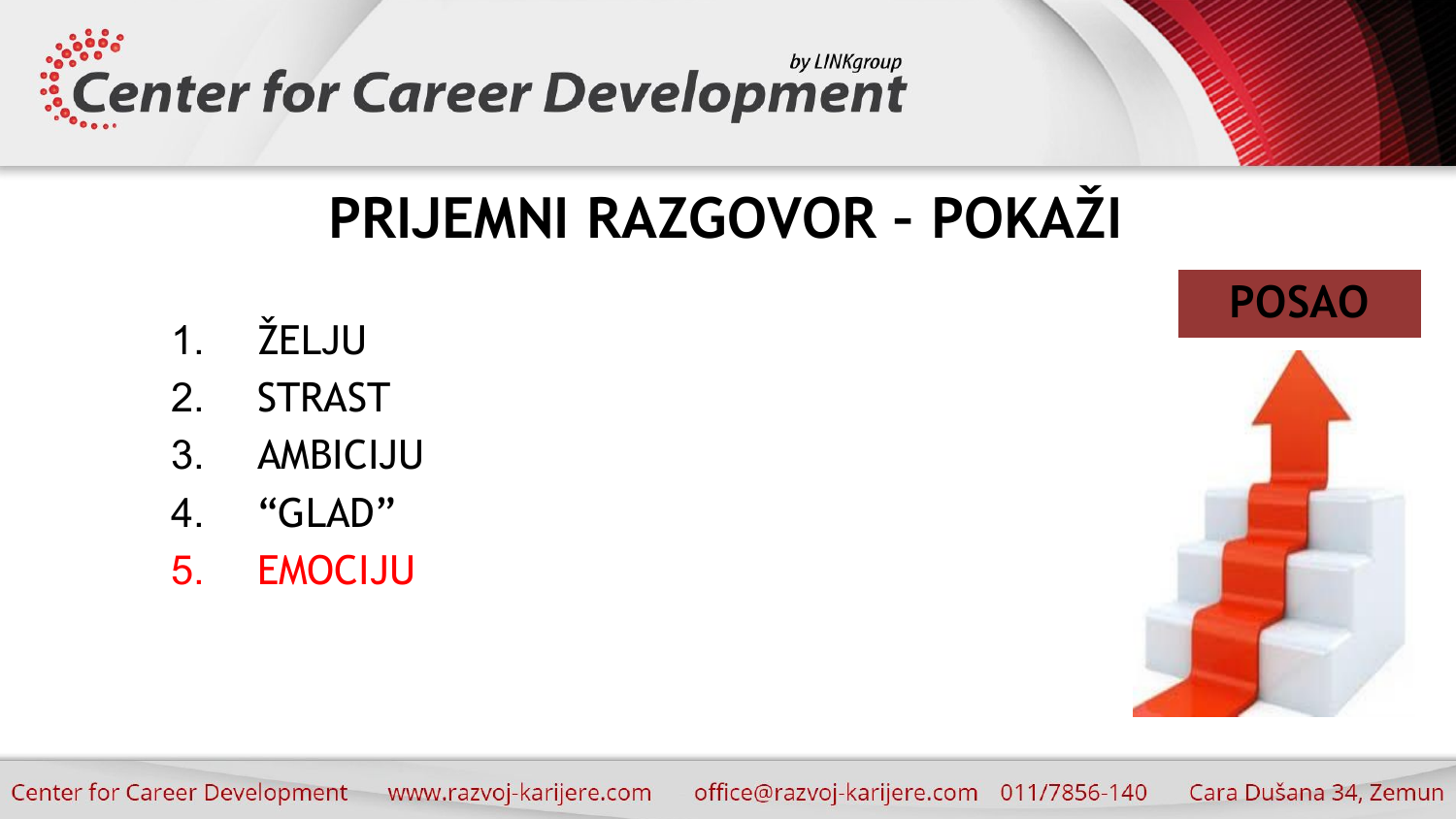by LINKgroup **ECENTER for Career Development** 

### PRIJEMNI RAZGOVOR - SLUŠANJE

- **GLEDAJ U ONOGA KO GOVORI**  $\mathbf 1$ .
- POZITIVAN IZGLED (BLAGO NASMEJAN-A)  $2.$
- AKO JE POTREBNO ZAPIŠI  $3.$
- POKAŽI GESTIKULACIJOM DA SLUŠAŠ, KLIMNI GLAVOM  $\overline{4}$ .
- POKAŽI GLASOM DA SLUŠAŠ...AHA, DA DA... 5.
- SLUŠAJ SVE DOK NE ZAVRŠI 6.
- $7<sub>1</sub>$ RAZJASNI DA LI SI RAZUMEO-LA

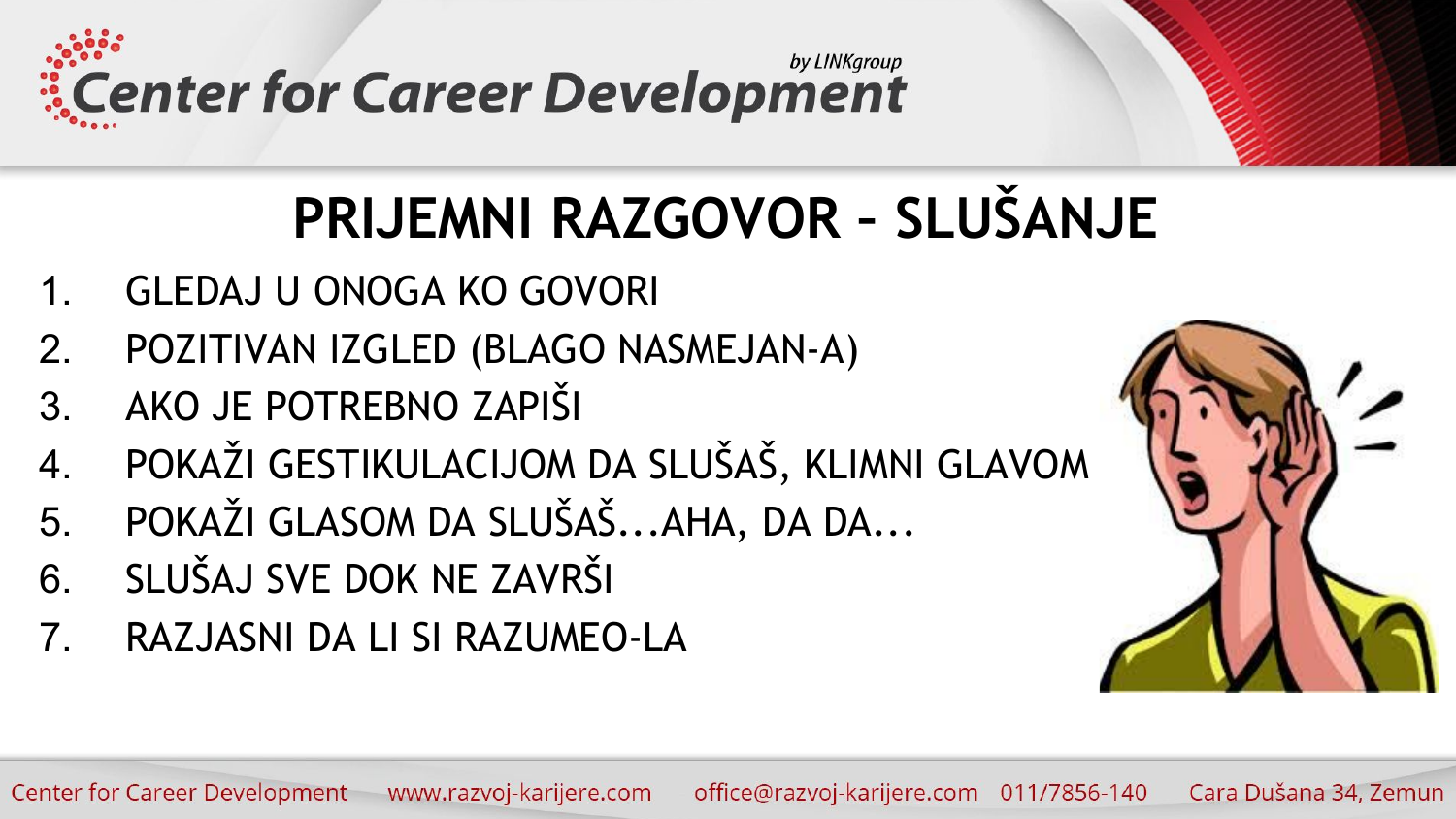by LINKgroup *ECENTER for Career Development* 

### **PRIJEMNI RAZGOVOR – KADA GOVORIŠ**

- 1. GLEDAJ U OČI
- 2. GLEDAJ NAJVIŠE U OSOBU KOJA JE PITALA
- 3. GLEDAJ SVAKOGA PO MALO
- 4. GOVORI ODMERENO (U SKLADU SA BIOGRAFIJOM)
- 5. PRIČAJ POZITIVNO (o drugima, o iskustvima)
- 6. POKAŽI DA ZNAŠ ŠTA ŽELIŠ?

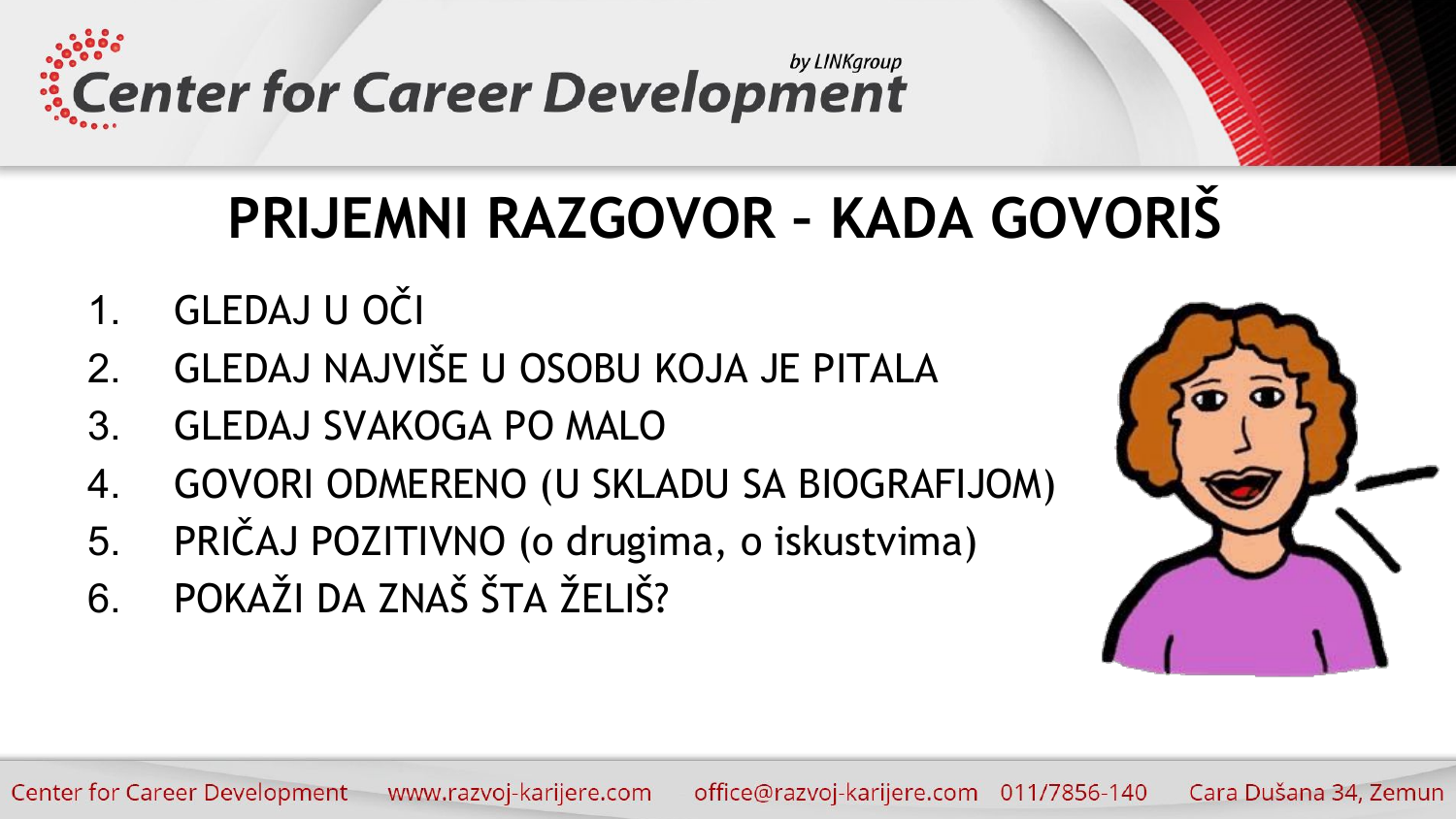by LINKgroup *ECenter for Career Development* 

### PRIJEMNI RAZGOVOR - KADA GOVORIŠ

- PRIKAŽI KADA SI PREUZEO-LA INICIJATIVU  $\mathbf 1$
- PRIČAJ O DOBRIM I LOŠIM ODLUKAMA  $\mathcal{P}$
- $3<sub>l</sub>$ POHVALL SFBF - BUDLUMFRFN-A
- KRITIKUJ SFBF BUDI UMFRFN-A  $\mathcal{A}_{-}$
- OBJASNI POUKE IZ LOŠIH ISKUSTAVA  $5<sub>1</sub>$
- ŠTA BI URADIO-LA DRUGAČIJE 6

| $\bar{\bm{x}}$ | $\ddot{\bullet}$ |
|----------------|------------------|
|                |                  |
|                |                  |
|                |                  |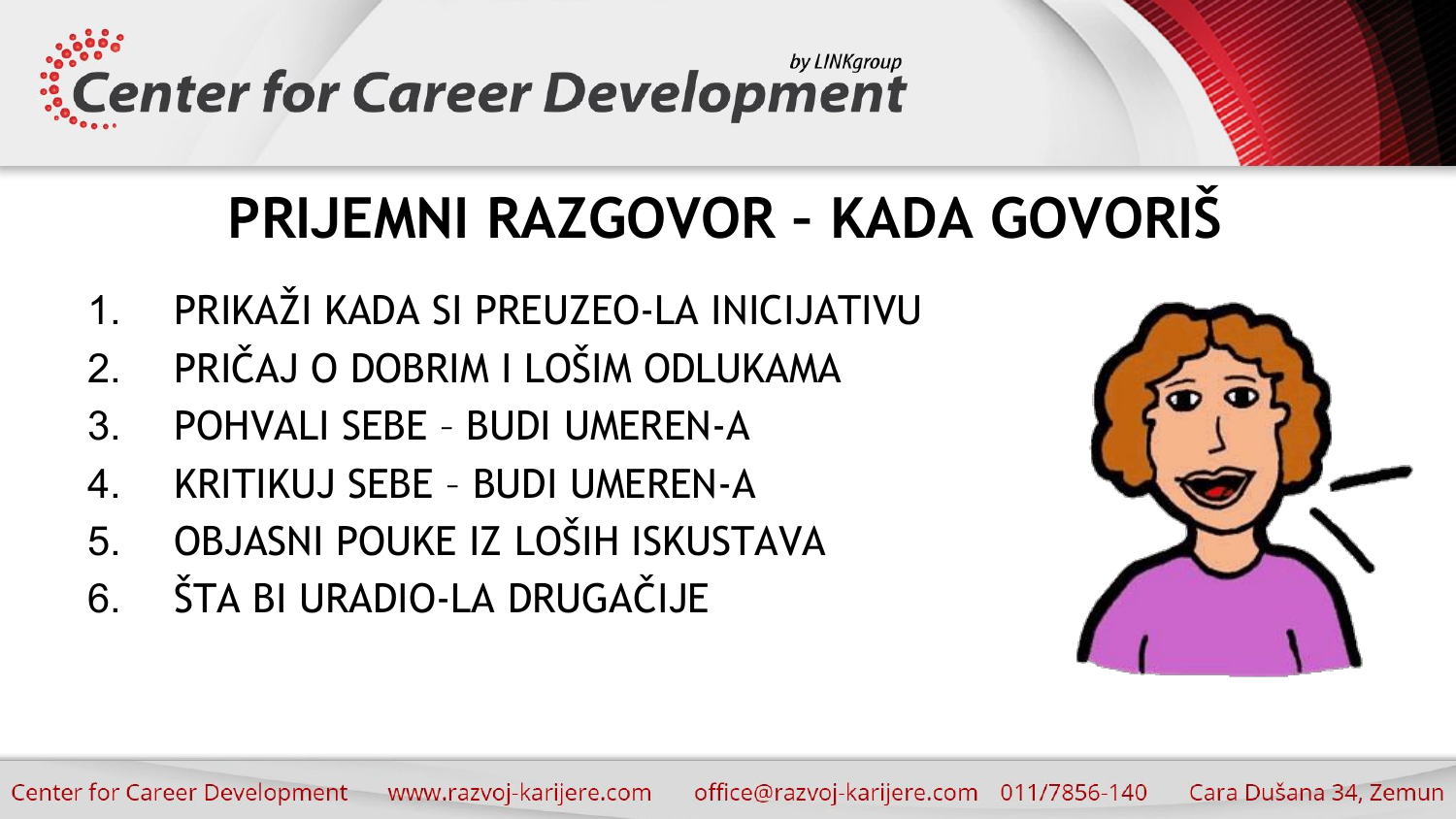by LINKgroup **Excenter for Career Development** 

### PRIJEMNI RAZGOVOR - KADA GOVORIŠ

- PRIPREMI PRIMERE IZ ISKUSTVA  $\mathbf 1$ 
	- DOBRA ODLUKA, REAKCIJA, ISHOD, REZULTAT  $\blacksquare$
	- LOŠA ODLUKA, REAKCIJA, ISHOD, REZULTAT  $\blacksquare$



**Center for Career Development** www.razvoj-karijere.com office@razvoj-karijere.com 011/7856-140 Cara Dušana 34, Zemun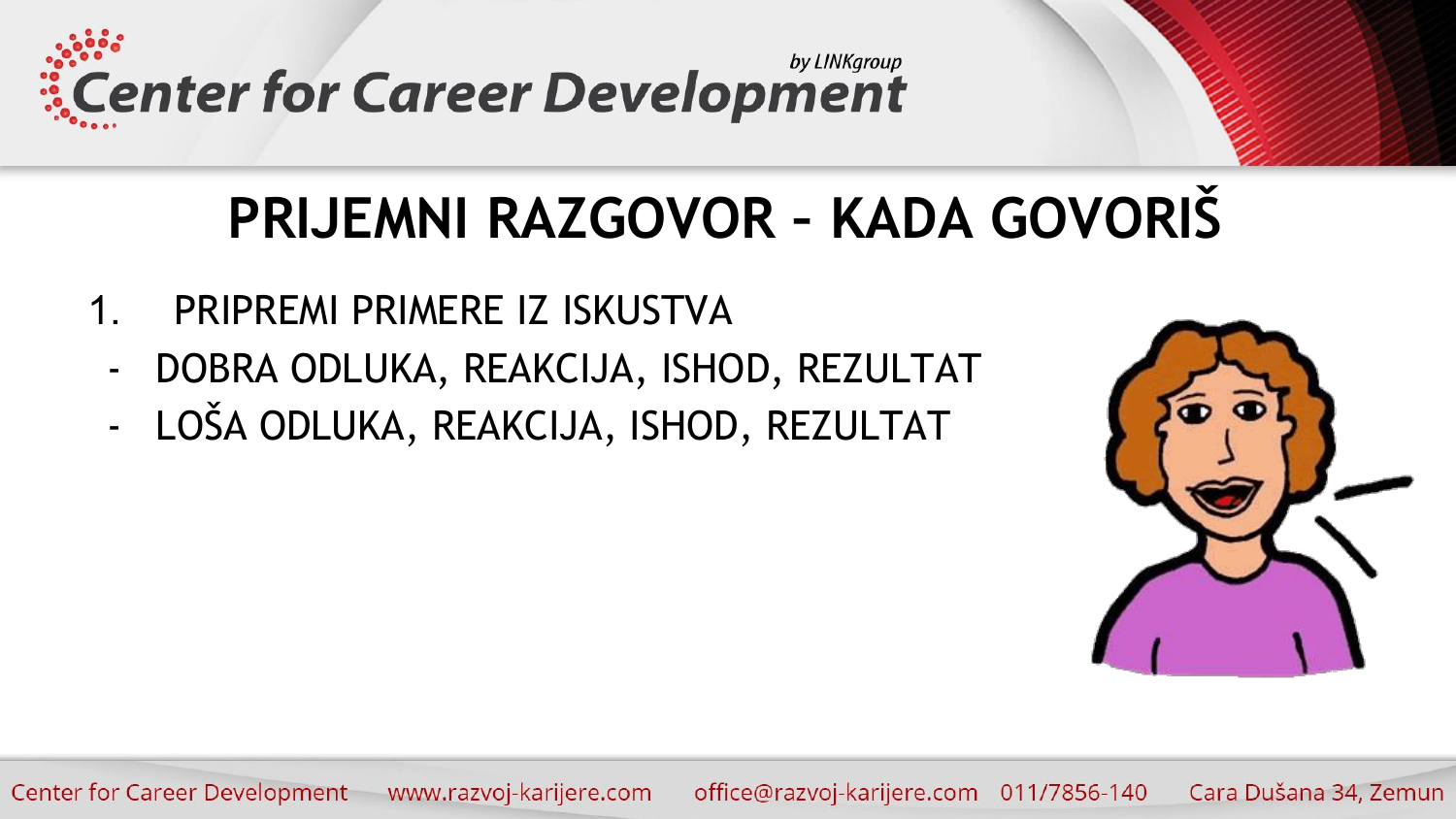

#### **ODNOSI SA LJUDIMA**

- POZITIVNO ILI NEUTRALNO  $\mathbf 1$ .
- 2. AKO SE ŽALIŠ NA NEKOG IZ PROŠLOSTI VEROVATNO ĆEŠ SE I U BUDUĆNOSTI ŽALITI



office@razvoj-karijere.com 011/7856-140 Cara Dušana 34, Zemun **Center for Career Development** www.razvoj-karijere.com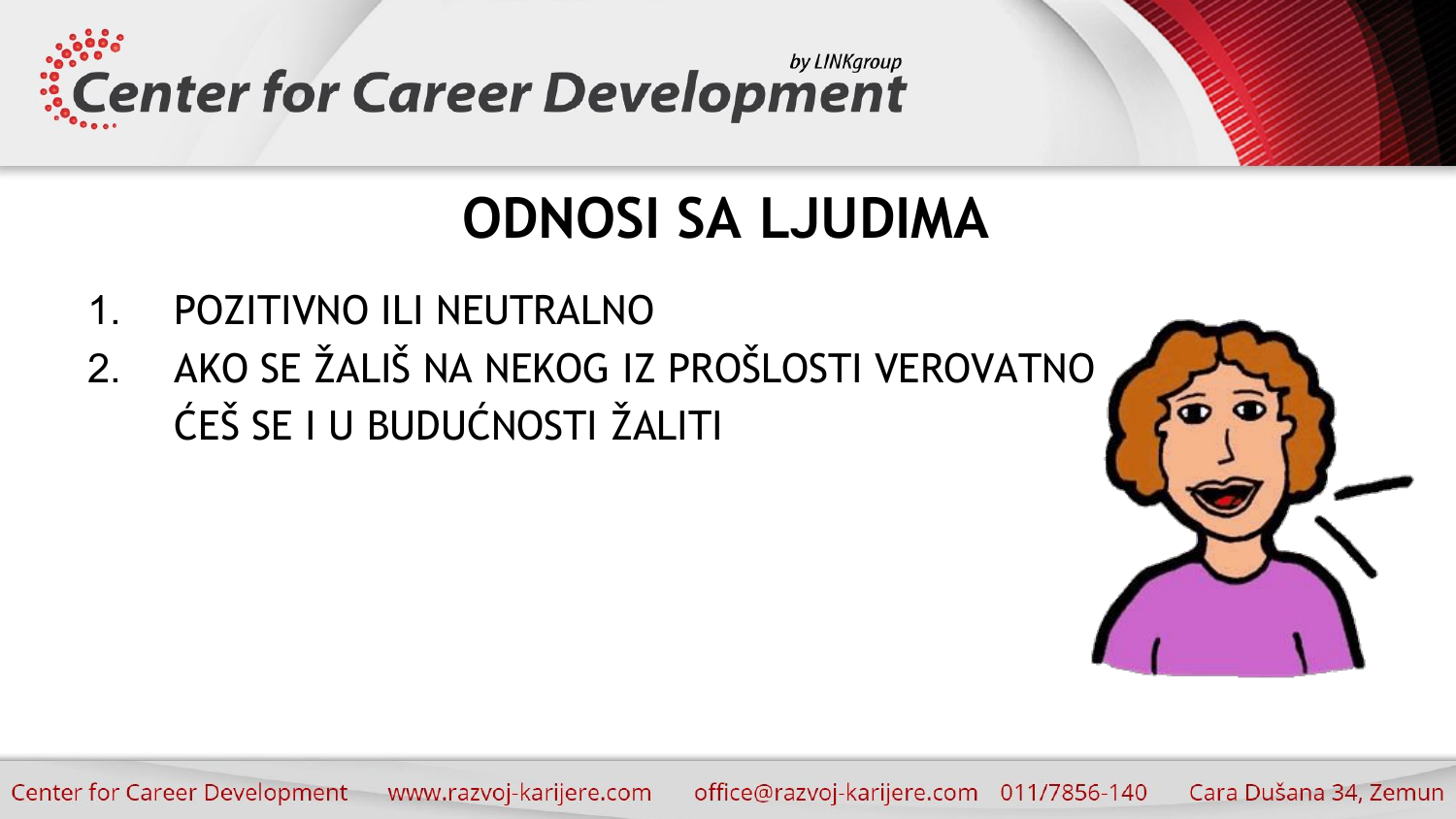

#### **PRIPREMI LISTU SVOJIH KOMPETENCIJA**



- 1. KOJE VEŠTINE I ZNANJA IMAŠ
- 2. KOJE TALENTE IMAŠ
- 3. U ČEMU SI EFIKASAN-NA
- 4. ŠTA TI NEDOSTAJE
- 5. NA ČEMU SE USAVRŠAVAŠ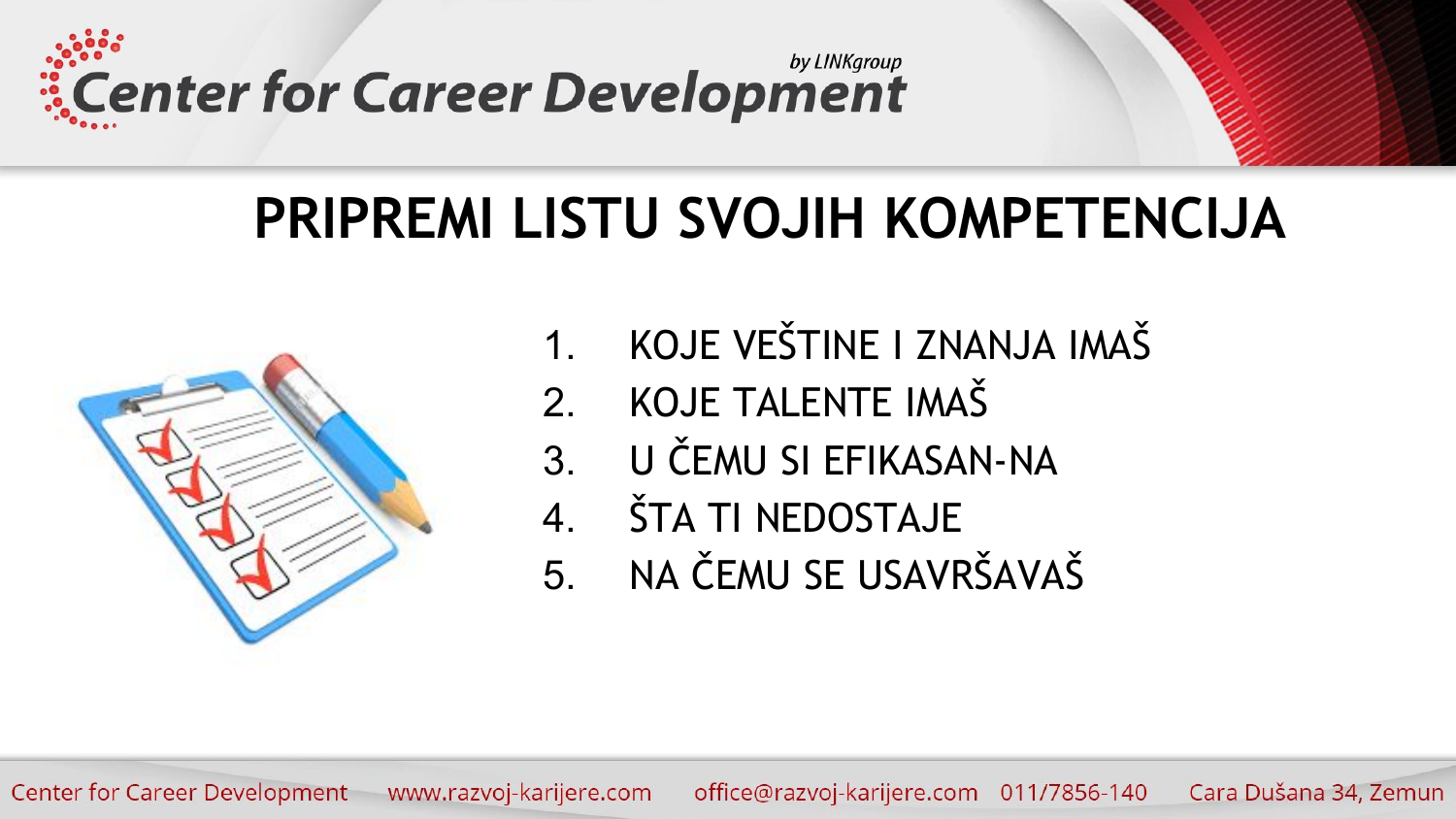

5.



### **PRIPREMI PITANJA**

- DA VIDIŠ OPIS POSLA  $\mathbf 1$
- DA TI KAŽU KAKVI SU PLANOVI SA TOBOM  $\mathcal{P}$
- KO ĆE TI BITI NADREĐEN OD PRISUTNIH?  $3<sub>l</sub>$
- ŠTA SU NJIHOVA OČEKIVANJA U PRVA 3 MESECA?  $\mathbf 4$ .
	- DA LI IMAJU ORIJENTACIJU (UVOĐENJE U POSAO) **I KAKO TO RADE?**